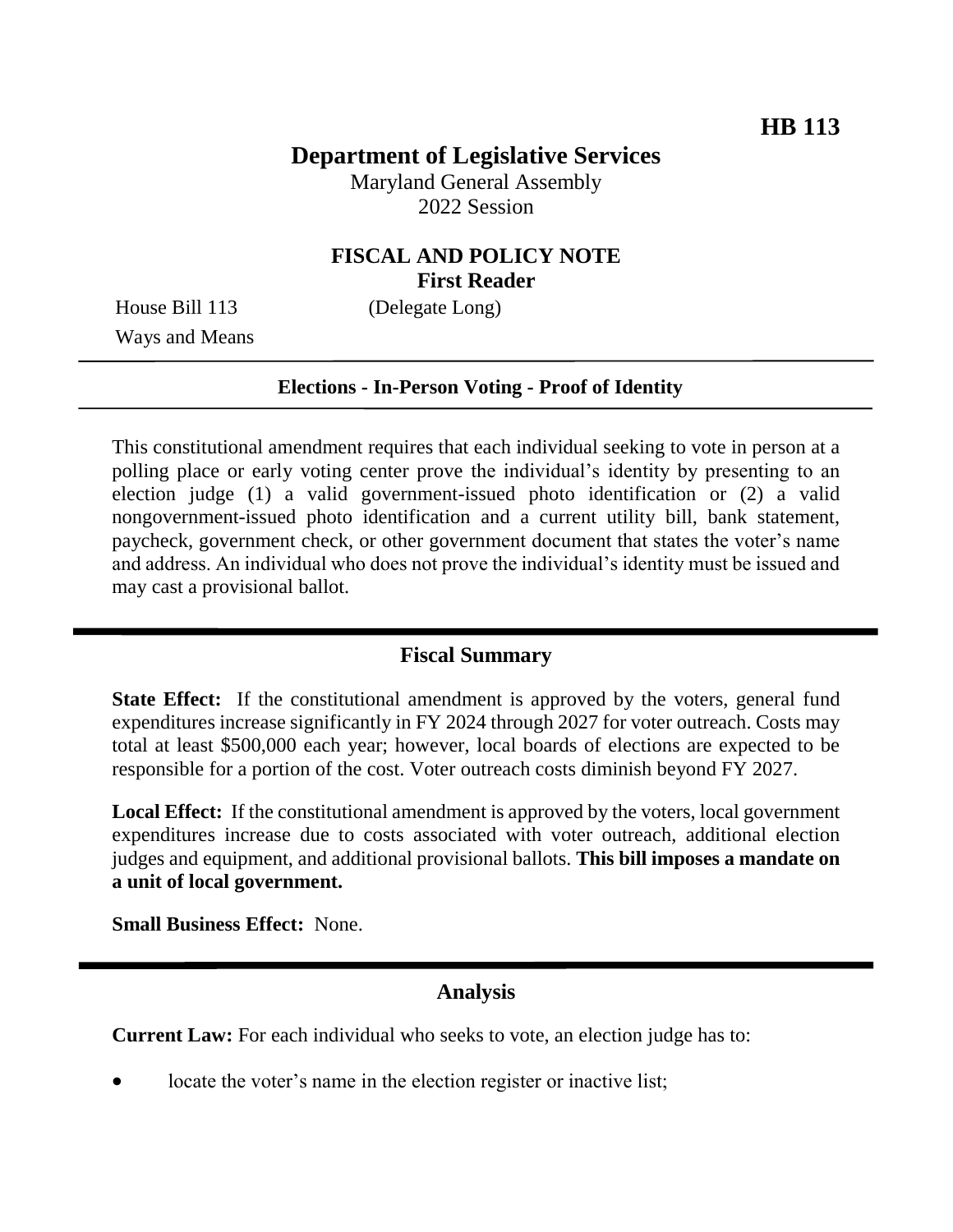- establish the voter's identity by requesting that the voter state their month and day of birth and comparing the response to the information in the election register;
- verify the address of the voter's residence, unless the voter's personal information has been deemed confidential by the local board, in which case an alternative verification method, established by the State Board of Elections, must be conducted; and
- have the voter sign a voting authority card.

Upon completion of those procedures, a voter is entitled to vote a regular ballot. If a voter's name is not found on the election register or the inactive voter list, the voter is referred to vote a provisional ballot.

**State Fiscal Effect:** If the constitutional amendment is approved by the voters, general fund expenditures are expected to increase significantly in fiscal 2024 to conduct voter outreach regarding the voter identification requirement prior to the 2024 presidential primary election. Costs of voter outreach in fiscal 2024 may total at least \$500,000. It is expected that local boards of elections will be responsible for part of the cost of a voter outreach campaign, but how the cost will be shared by the State and local boards is uncertain. Significant voter outreach costs will likely also be incurred in fiscal 2025 through 2027 for outreach prior to the presidential general election and 2026 gubernatorial elections but will subsequently diminish as voters become more accustomed to the requirement.

Efforts to redevelop election judge procedures, training materials, and polling place signs, and to train local board staff, are assumed to be absorbable within existing resources.

**Local Fiscal Effect:** If the constitutional amendment is approved by the voters, expenditures are expected to increase for local boards of elections for the 2024 presidential primary election and future elections to account for costs such as voter outreach, training and compensation of additional election judges, additional election judge equipment, and/or additional provisional ballot materials and canvassing (personnel) costs. Based on information provided by a small number of counties, costs may vary from relatively minimal costs in some counties to more significant costs in others, depending on a county's approach to implementation of the bill's requirement.

Kent, Washington, and Worcester counties, for example, estimate they would incur costs of \$59,000, \$188,000, and \$53,000, respectively, in fiscal 2024 (with lesser ongoing costs in future years) primarily associated with voter education and additional election judges and pollbook equipment to alleviate any effect the voter identification requirement has on voter wait times.